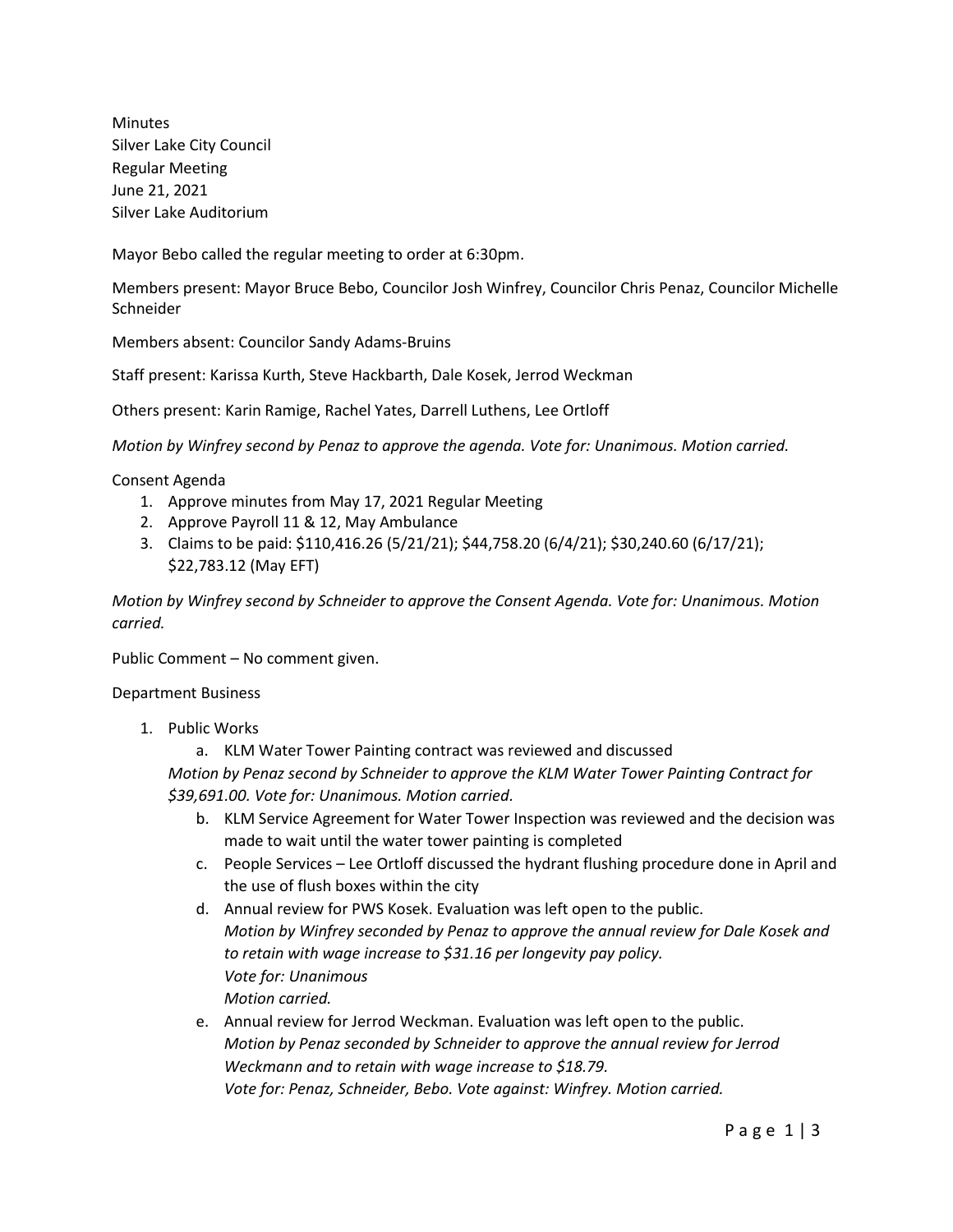- f. Blight Properties and the procedure to notify property owners was discussed. Letters have been sent out to notify property owners and it will be monitored.
- 2. Public Safety
	- a. Fire Department
		- i. Discussed calls for March, Fire Relief Association Fundraiser
		- ii. The Department will be conducting a Live House Burn Training on June  $26<sup>th</sup>$
	- b. Police Services
		- i. Reviewed March event totals provided by McLeod County Sheriff's Office.
		- ii. Mayor Bebo will be working with Sheriff's Department on security for Pola-Czesky Days
	- c. Ambulance Department
		- i. Ambulance Department received a grant from CenterPoint Energy for \$2500
		- ii. Request to approve hiring Noah Anderson for EMT. *Motion by Schneider second by Winfrey to approve Noah Anderson for hire as an EMT. Vote for: Unanimous. Motion carried.*
		- iii. Request to approve for Sarah Peterson to start EMT training. *Motion by Schneider second by Winfrey to approve Sarah Peterson to start EMT training. Vote for: Unanimous. Motion carried.*
		- iv. Chief Hackbarth reported to the council on the success of their burger stand during the MLS Wrestling Event
- 3. Municipal Liquor/Auditorium
	- a. Sales for April were \$27,036.83 with a profit of \$3,307.01. Year-to-date sales were \$122,507.91 with a profit of \$15,652.13.
	- b. Request for Council action if Security is required at the Auditorium when Alcohol is being served. Council discussion. No Action Taken.
	- c. Request for Council action to change the age policy, so that anyone working at the Muni between 18 to 21 years of age, does not need to be accompanied by anyone 21 years of age or older. Council discussion. Policy will remain unchanged.
	- d. Request to approve Lions Donation for new Ice Machine for the Auditorium. *Motion by Schneider second by Winfrey to approve donation from Lions for new ice machine for Auditorium. Vote for: Unanimous. Motion carried.*
	- e. Request to approve purchase of new cooler for Off Sale. *Motion by Schneider second by Penaz to approve purchase of new Off Sale Cooler. Vote for: Unanimous. Motion carried.*
	- f. Request to approve Lions Donation for new Upright Freezer. *Motion by Schneider second by Penaz to approve donation from Lions for new Upright Freezer. Vote for: Unanimous. Motion carried.*
- 4. Community Development
	- a. Planning Commission did not meet on June 8th
	- b. Still have a vacant spot and trying to fill
	- c. Special Meeting is scheduled for Tuesday, June  $22<sup>nd</sup>$  at 7pm
- 5. Administration
	- a. April Treasurer's Report reviewed.
	- b. Approve Resolution 21-17: Resolution to accept the Coronavirus Local Fiscal Recovery Fund Established Under the American Rescue Plan Act. *Motion by Penaz second by Schneider to approve Resolution 21-17. Vote for: Unanimous. Motion carried.*